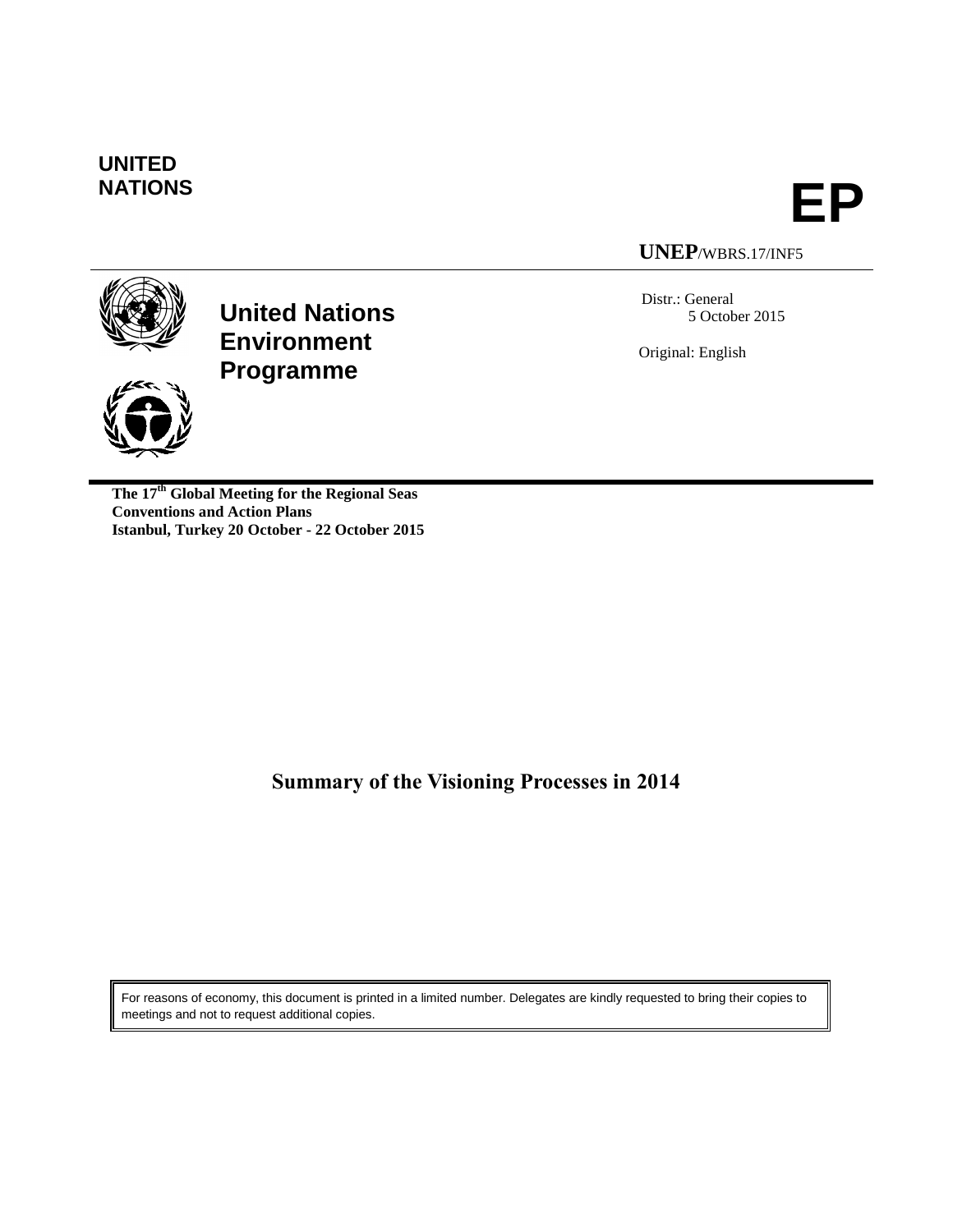#### **1. Introduction**

Regional Seas Conventions and Action Plans envisioned future long-term directions at a Visioning Workshop held in Geneva, Switzerland, 3-4 July 2014. The Visioning Workshop, based on 40 years of experiences since the onset of UNEP Regional Seas Programme, identified four (4) key priority areas for the future of Regional Seas Conventions and Action Plans<sup>1</sup>: (1) governance; (2) pollution; (3) extraction **(living and non-living resources); and (4) impacts of climate change and ocean acidification**. The following table shows the expected outcomes for each of the four themes identified in the Visioning Workshop.

| <b>Theme</b>      | Outcome (5-10 years)                       | Impact (10+ years)               |
|-------------------|--------------------------------------------|----------------------------------|
| Governance        | Competency and visibility of regional seas | <b>Regional Seas Conventions</b> |
|                   | conventions and action plans in service to | and Action Plans are more        |
|                   | the decision making and action(s) by       | effective at taking              |
|                   | member states are increased through        | consensus-achieved,              |
|                   | coordinated and collaborative actions      | results-based actions and        |
|                   | Effectiveness of decisions agreed in       | enforce decisions that           |
|                   | regional seas conventions and action       | maintain or improve the          |
|                   | plans is increased through strengthening   | quality of the marine and        |
|                   | of integrated cross-sectoral and inter-    | coastal environment in           |
|                   | ministerial approach                       | order to ensure increased        |
|                   |                                            | human wellbeing                  |
| <b>Pollution</b>  | Regional Seas have adopted a source to     | <b>Within Regional Seas</b>      |
|                   | seas approach for pollution mitigation     | <b>Convention and Action</b>     |
|                   | and management                             | Plans areas of                   |
|                   | Regional Seas have adopted a baseline on   | responsibility, pollution        |
|                   | respective pollution levels from which     | inputs to the marine             |
|                   | progress is measured                       | environment are reduced          |
|                   | Regional seas member states have           | to levels that do not            |
|                   | implemented and enforced LBS protocols     | negatively impact the            |
|                   | and action plans                           | healthy functioning of           |
|                   | Regional Seas have adopted respective      | ecosystems                       |
|                   | and relevant chemicals and POPs            |                                  |
|                   | conventions? into their policy framework   |                                  |
|                   | (allowance for emerging issues and         |                                  |
|                   | protocols)                                 |                                  |
| <b>Extraction</b> | Regional Seas build capacities in member   | <b>Within Regional Seas</b>      |
|                   | states to implement ecosystem-based        | <b>Conventions and Action</b>    |
|                   | management approach                        | Plans areas of                   |

Table 1: Four key themes and expected outcomes for long and medium terms

 $\overline{\phantom{a}}$  $1$  UNEP(DEPI)/RS.16/WP.3 RS Visioning Workshop Report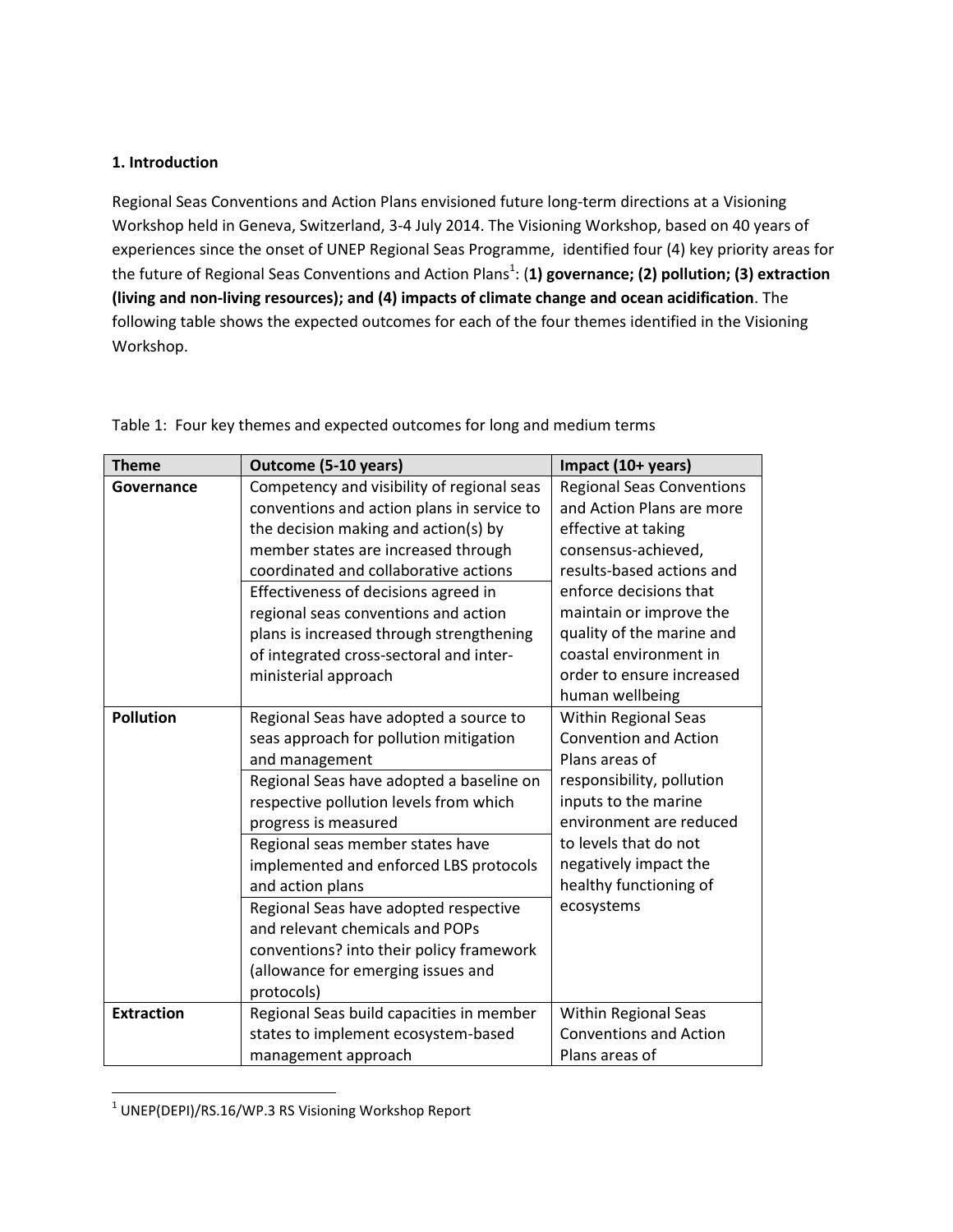|                  | <b>Emergency response</b>                     | responsibility, ecosystem  |
|------------------|-----------------------------------------------|----------------------------|
|                  | mechanisms/regulations/protocols/action       | services are maintained    |
|                  | plans are designed and implemented by         | and/or restored            |
|                  | member states of the regional seas            |                            |
|                  | The values of ecosystem services within       |                            |
|                  | regional seas areas of responsibility are     |                            |
|                  | defined and integrated in planning and        |                            |
|                  | policy                                        |                            |
| Impacts of a     | Regional Seas Conventions have                | The Regional Seas          |
| changing climate | supported the adaptation and resilience       | conventions have helped    |
| and ocean        | needs of SIDSs and Low-lying coastal          | maintain ecosystem health, |
| acidification    | areas by supporting integrating into          | human wellbeing and        |
|                  | national plans                                | overall resilience in the  |
|                  | Regional Seas Conventions and action          | face of impacts of a       |
|                  | plans have developed through                  | changing climate and ocean |
|                  | collaborative efforts, vulnerability and      | acidification              |
|                  | impact assessments, including ocean           |                            |
|                  | acidification adaption and have               |                            |
|                  | supported their integration into              |                            |
|                  | appropriate response plans to ensure          |                            |
|                  | systemic resilience at the regional and       |                            |
|                  | local level,. Iin the face of climate change. |                            |

The Visioning Workshop recommended making a results-oriented matrix clarifying indicators of success for the expected outcomes. By taking a results-oriented approach, it will be possible to identify the level of achievement and gaps in the desired outcome. Thus the Regional Seas Conventions and Action Plans are encouraged to develop indicators for associated actions to achieve the expected outcomes.

Following the Visioning Workshop in Geneva, the  $16<sup>th</sup>$  Global Meeting of the Regional Seas Conventions and Action Plans in Athens, Greece, 29 September – 1 October 2014 held the session entitled "*The Development of roadmap for implementing visioning priorities for 10+ years*". During the session, participants developed ideas with regards to the four priority areas. Using flipcharts, the participants discussed action points that could serve as the basis for the "Roadmap". This report summarises the key findings from the session. The summary of the action points identified through the session is shown in Annex 1.

#### **2. Key Themes**

Through the analysis of the action points on the four key priority areas, it was found that five themes recurrently appeared: (1) Partnership; (2) Blue Economy; (3) Ecosystem Approach; (4) Capacity development; and (5) Improved monitoring and data collection. Hence, these five themes could be considered to be strategically important in order to deal with the four priority areas of the Regional Seas.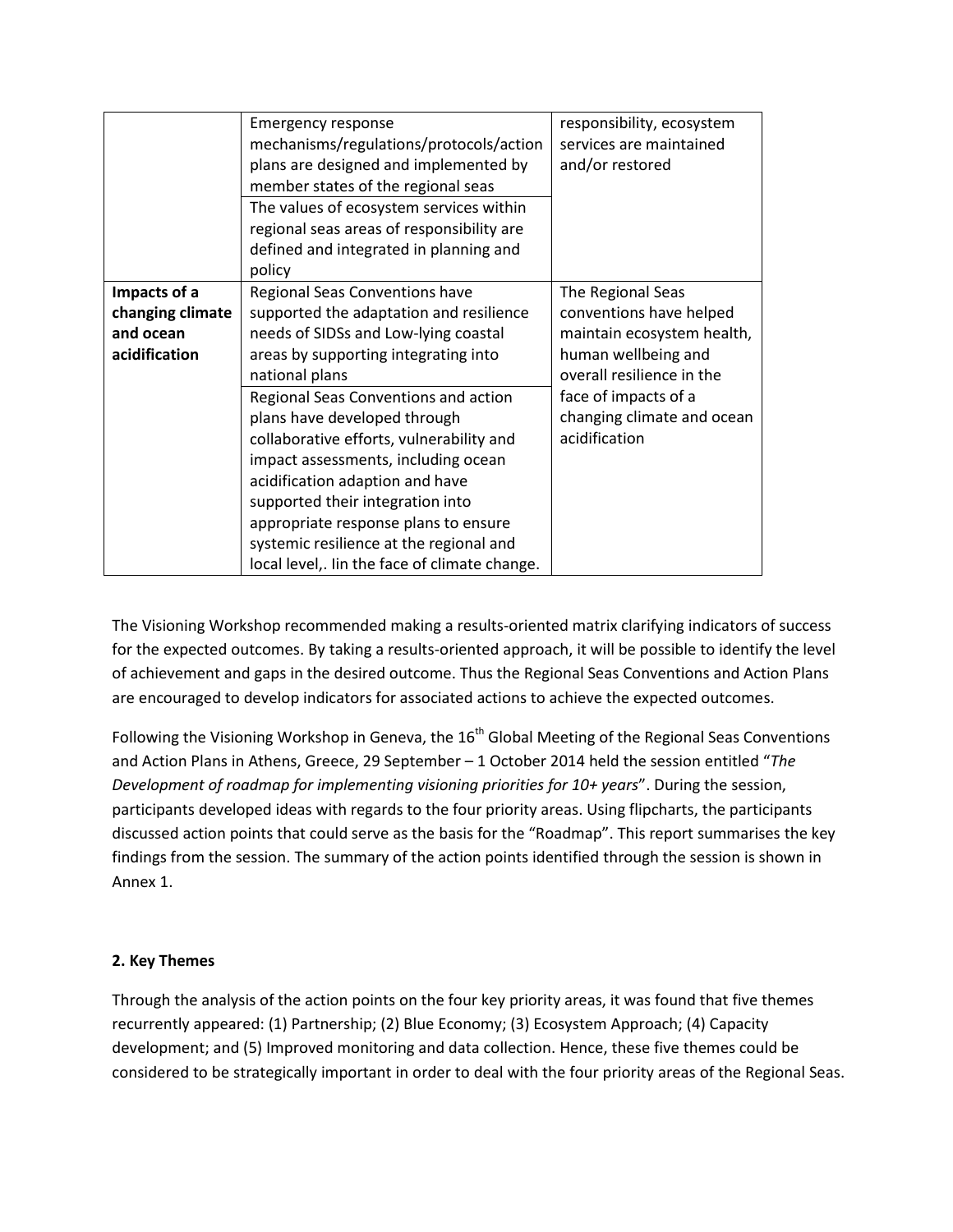Figure 1: Conceptual diagram on the key themes



#### (1) Partnership

Formulation of partnerships emerged as a key theme for all the four priority issues. The types of partnerships identified are:

- Fishery bodies (RFMO / RFB)
- Large Marine Ecosystems (LMEs)
- Regional enforcement network (Interpol, WCO, wildlife enforcement)
- Among Regional Seas Conventions and Action Plans
- Extractive industries (non-living)
- Multilateral Environmental Agreements (MEAs)
- UN and international agencies
- Disaster Risk Reduction (DRR) groups

Regarding extractive activities (fisheries), it was identified to be important to strengthen relationships between Regional Seas and Regional Fisheries Bodies. Existing mechanisms such as FAO instruments including IPOA-SEA birds and SHAAES IUU need to be better used. Cooperation with global biodiversity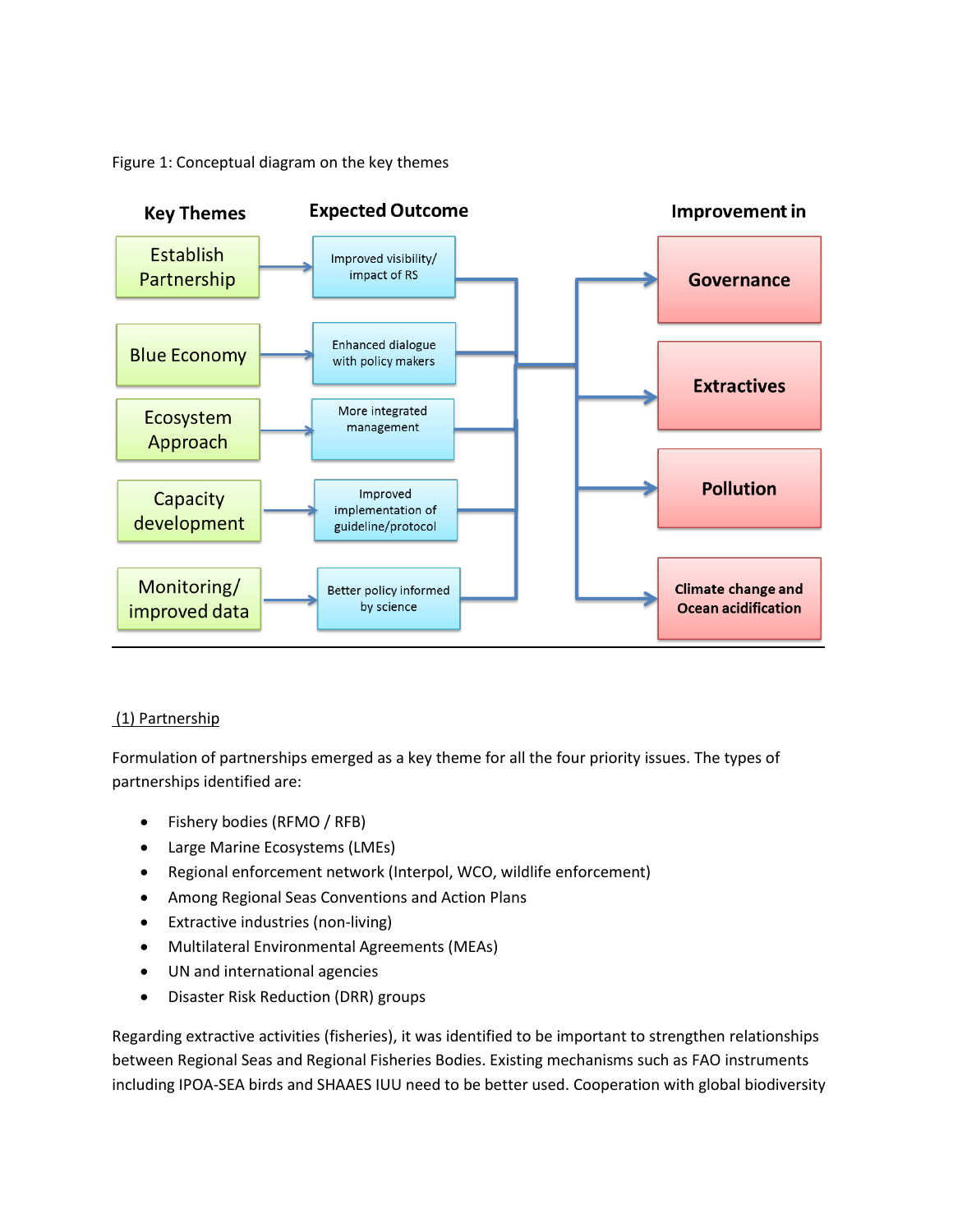MEAs such as CBD was also identified to be important in order to conserve marine resources and establish Marine Protected Areas with suitable control on extractive activities.

Closer collaboration with chemical MEAs is also suggested to deal with pollution. As Regional Seas Conventions and Action Plans started as pollution focused agreements, benefits can be reinforced by exchanging knowledge and experiences with relevant MEAs.

In relation to non-living extractive industries (e.g. oil, mining), partnership with the industry could also be a good strategy to influence the sector. For example Regional Seas Conventions and Action Plans could assist the sector to establish best environmental practices and guidelines for environmental assessment. The partnership with extractive industries will also improve ocean governance to move towards more integrated governance. Better collaboration is necessary in future, in order to address current fragmented ocean governance with sector-specific approaches<sup>2</sup>.

It was also pointed out that stronger programmatic cooperation between UNEP and UNEP-administered Convention Secretariats is necessary. Strategic partnerships with other international organisations will also increase opportunities for funding of Regional Seas. At the same time, Regional Seas would be able to deliver their messages to other UN agencies. Through this coordination, cooperation among Regional Seas Conventions and Action Plans could also be facilitated.

In dealing with climate change and ocean acidification, a common ground between Regional Seas and Disaster Risk Reduction Group (DRR) may be found. As established regional mechanisms, Regional Seas can surely contribute to regional adaptation mechanisms working closely with climate change related agencies and organisations.

In conclusion, it is clear that stronger partnerships are crucial to deal with the four priority issues. The Regional Seas and Conventions and Action Plans could develop a partnership strategy, while at the same time, each region identifies key regional partners and collaborative methods.

### (2) Blue Economy

 $\overline{\phantom{a}}$ 

Regional Seas Conventions and Action Plans have identified Blue Economy as well as financial instruments such as Green Tax as opportunities for an improved communication with policy makers. Regional Seas could establish guidelines to perform economic valuation to be used by policy makers in the region. Identification of ecosystem values will help policy makers take ecosystem values into consideration in formulating policies.

Evaluation of ecosystem services will also improve science-based policy making for the oceans. Economic valuation will require data collection of ecosystem services and its use. Thus through economic evaluation, we will also be able to improve our understanding of marine and coastal ecosystems in the region.

<sup>&</sup>lt;sup>2</sup> UNEP (DEPI)/RS.15/P.8.RS Governance White Paper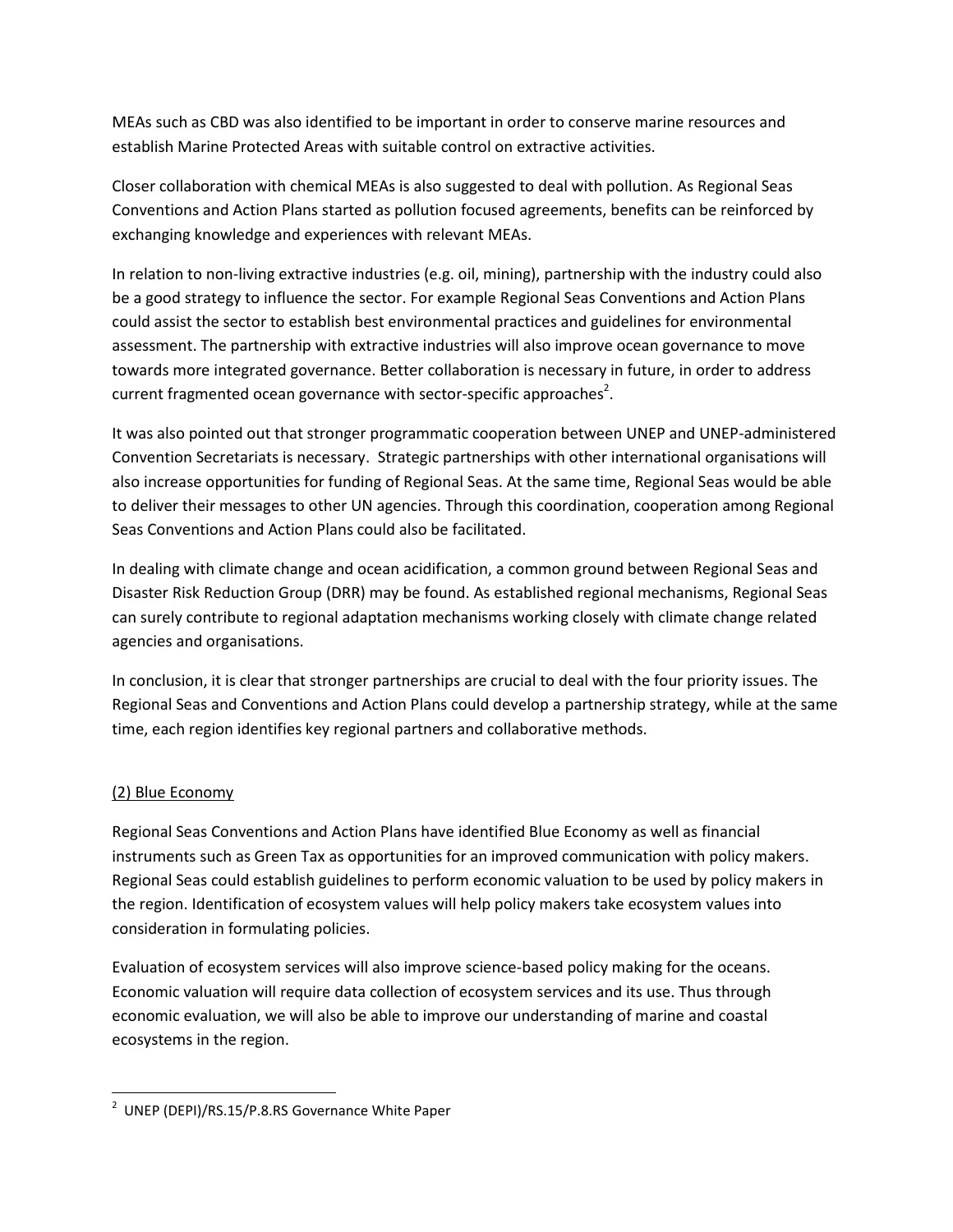#### (3) Ecosystem Approach

Ecosystem-based approaches recurrently appear as a key theme to tackle four key priority issues of the Regional Seas Conventions and Action Plans. Regional Seas put emphasis on the importance of ecosystem approach particularly in the context of climate change adaptation. The opportunities for mainstreaming climate change into the ecosystem approach and integrated coastal zone management were highlighted<sup>3</sup>.

Regional Seas Conventions and Action Plans have introduced the ecosystem approach to varying degrees<sup>4</sup>. A long-term objective could be to urge participating governments of each Convention and Action Plan to implement an integrated ecosystem approach to the marine and coastal environment. Regional Seas can lead this process based on established relationships with contracting parties.

UNEP (2015)<sup>5</sup> summarizes necessary actions for Regional Seas to implement Ecosystem Approach (Annex 2). Each Regional Seas Conventions and Action Plan is thus, encouraged to assess its current status and to plan necessary actions for its region.

#### (4) Capacity development

Capacity development emerged as a key aspect especially to improve implementation of conventions and protocols at national level. Since commitments by countries are essential in achieving objectives of the Conventions and Action Plans, improvement of implementation is necessary to improve the health of ecosystems. Regional Seas Conventions and Action Plans are able to implement capacity development programmes in order to assist their participating countries. For example, it is possible to conduct capacity development courses and workshops to improve monitoring and control of pollution.

At country level, inter-ministerial cooperation is also important to harmonize national ocean management plans. For example, the ministry that deals with fishery and the one that deals with environment tend to be separate institutions. Participation of relevant ministries is an important aspect to move towards integrated management. Regional Seas are, thus, encouraged to consider an integrated approach rather than sectoral-approach when planning capacity development.

#### (5) Improved monitoring and data collection

 $\overline{a}$ 

Scientific data serve as the basis for evidence-based policies. Without monitoring efforts, it is difficult to know the effectiveness of protocols and regulations implemented in the regions. Furthermore, if no reliable data and information are available, policy makers will be forced to take uninformed decisions.

 $^3$  IISD Reporting Services (2015) A Summary Report of the Sixteenth Global Meeting of the UNEP Regional Seas Conventions and Action Plans

<sup>&</sup>lt;sup>4</sup> UNEP/EARS/WG.1/INF.3 Ecosystem Approaches to Regional Seas

<sup>&</sup>lt;sup>5</sup> UNEP/EARS/WG.1/INF.3 Ecosystem Approaches to Regional Seas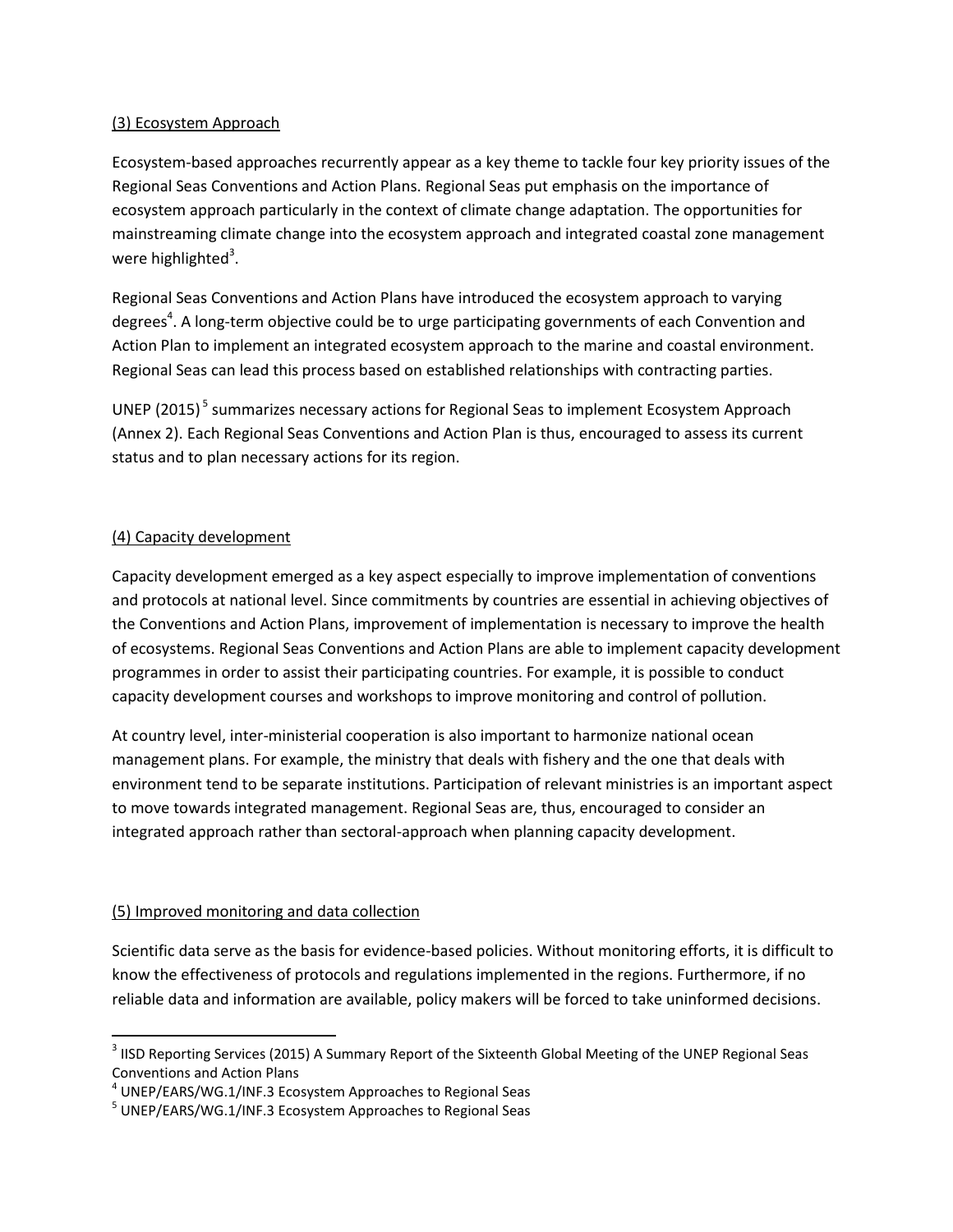It is suggested that unified data collection approaches across sub-regions could be organised. Each country has its own monitoring programs and standards, which makes it difficult to capture the entire picture at the regional level. A regional joint monitoring program using indicators could be developed aligning with monitoring on the indicators for the Sustainable Development Goals<sup>6</sup>. Moreover, the result of monitoring could be summarised as regional state of the marine environment reports, which may feed into global status reports.

In order to develop a standardised monitoring system, a common set of indicators<sup>7</sup> for Regional Seas Programmes has been proposed. Monitoring on the same set of indicators will allow inter-regional comparisons. This set of indicators could also serve as a common set of indicators for member states of each Regional Seas Convention and Action Plan. Further discussion along this line will be conducted in the First meeting of the Regional Seas Indicators Working Group, 23 October 2015, Istanbul.

### **3. Way Forward**

l

Through the visioning processes in 2014, desired outcomes for medium and long term milestones have been identified. Key action areas for achieving the desired outcomes were described in this report. As proposed in the Visioning Workshop, it is recommended that indicators will be assigned to each action point so that it will be possible to measure progress towards the expected outcomes identified. Without clear indicators and monitoring on them, it will be difficult to assess the level of achievements and to identify gaps to be filled.

The result of visioning processes in 2014 could serve as a basis for the Strategic Directions 2017-2020 / 2021 – 2025 that set coherent strategies for the Regional Seas Programmes as a whole. By setting a common strategy, fragmentation of objectives and priorities across the region may be overcome, creating a joint force as Regional Seas Programmes.

Therefore at the  $17<sup>th</sup>$  Global Meeting for the Regional Seas Conventions and Action Plans, participants are invited to consider the above mentioned key action areas in order to formulate Strategic Directions and associated measurements for success.

 $^6$  UNEP (2015) Discussion paper on the SDG and Regional Seas (in preparation)

<sup>&</sup>lt;sup>7</sup> UNEP/EARS/WG.2/INF5 Measuring Success: Indicators for Regional Seas Conventions and Action Plans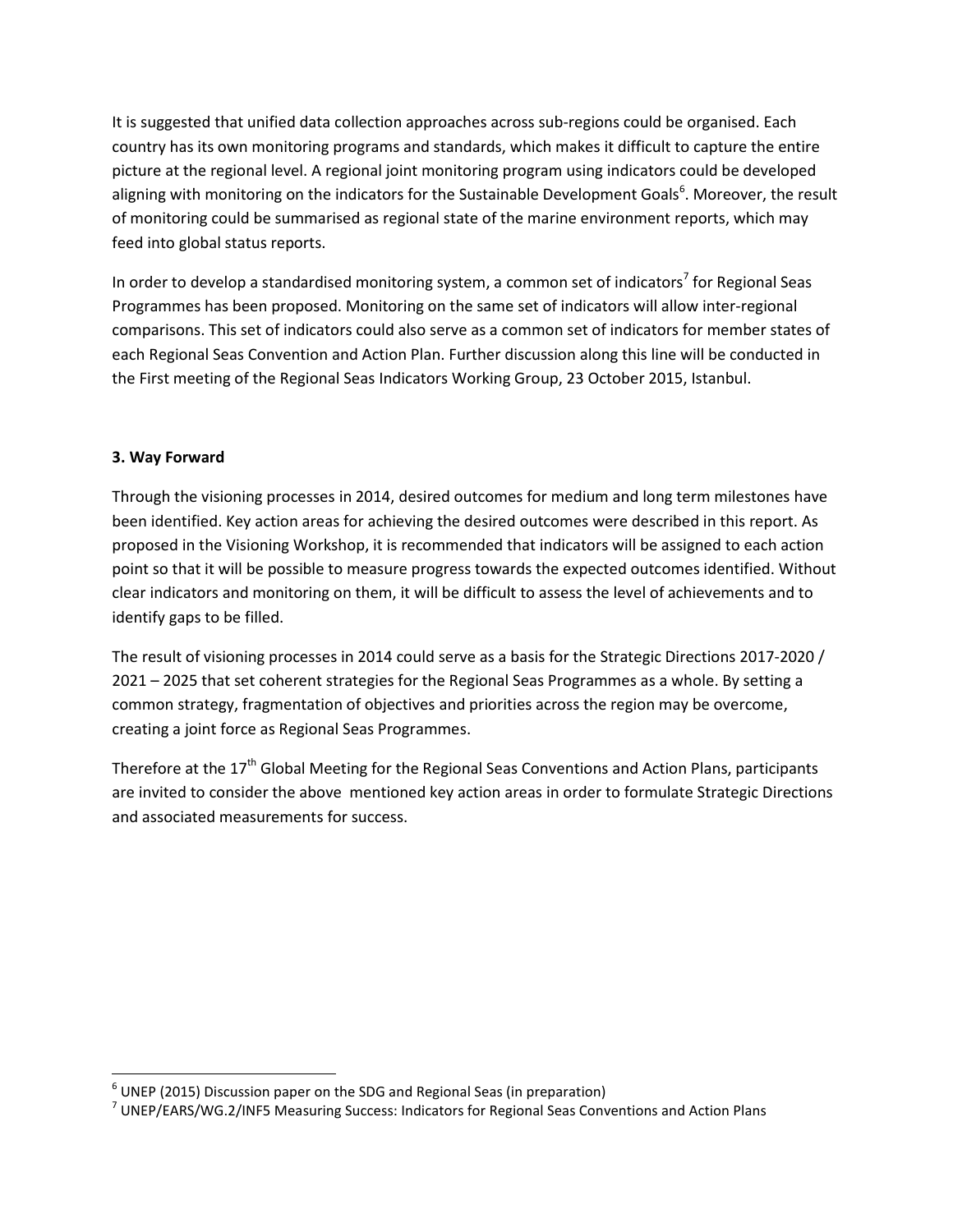#### **Annex 1:**

## **Summary of Visioning Session at 16th Global Meeting of the Regional Seas Conventions and Action Plans**

#### **1. Governance**

| <b>Challenges</b>                                                                         | <b>Opportunities</b>                                                                                  |  |
|-------------------------------------------------------------------------------------------|-------------------------------------------------------------------------------------------------------|--|
| Multiple governing bodies                                                                 | Science- Policy Interface                                                                             |  |
| Existing strong Regional and sub-regional bodies (e.g.<br>$\bullet$<br>EU, CARICOM, OECS) | $\bullet$<br>Governance to include management = RSP to lead the<br>MSP/EB science-policy and practice |  |
| Fragmented regulations for fishing management, LME<br>$\bullet$                           |                                                                                                       |  |
| No clear definition for each actor<br>$\bullet$                                           | Cooperation among RS                                                                                  |  |
|                                                                                           | Common assessment of the effectiveness of                                                             |  |
| Difference among countries                                                                | implementation and gap identification                                                                 |  |
| Level of democratization<br>$\bullet$                                                     | Regulations/ guidelines/ EIA processes.<br>$\bullet$                                                  |  |
| North-South difference<br>$\bullet$                                                       | Easier identification of and access to implementation<br>$\bullet$                                    |  |
| Territorial disputes among MS<br>$\bullet$                                                | means (exchange of information)                                                                       |  |
| At country level                                                                          | RS-LME                                                                                                |  |
| Harmonization of national plans<br>$\bullet$                                              | RSC – LME: harmonization = Streamline vision activities<br>$\bullet$                                  |  |
| Inter-ministerial cooperation<br>$\bullet$                                                | into ESC                                                                                              |  |
| Corruption<br>$\bullet$                                                                   | Regional projects bring LMEs together (e.g. GEF/LMEs<br>$\bullet$                                     |  |
| Insufficient capacity<br>$\bullet$                                                        | etc)                                                                                                  |  |
| Lack of commitment by government to implement<br>$\bullet$                                |                                                                                                       |  |
| More ownership is needed<br>$\bullet$                                                     | Cooperation with Fishery organizations                                                                |  |
|                                                                                           | Direct messages to FAO committee on Fisheries<br>$\bullet$                                            |  |
| <b>Priorities</b>                                                                         | Better collaboration with RFMOs / RFBs<br>$\bullet$                                                   |  |
| Economic development vs. environment<br>$\bullet$                                         |                                                                                                       |  |
|                                                                                           | <b>Funding</b>                                                                                        |  |
| Lack of data                                                                              | Regional Integration, Domestic Funding, Strategic<br>$\bullet$                                        |  |
| Need for more accurate data                                                               | Partnership, Public Awareness                                                                         |  |
|                                                                                           | Possibilities of funding<br>$\bullet$                                                                 |  |
| <b>RS Programme visibility</b>                                                            | <b>Blue Economy</b>                                                                                   |  |
| Need to increase visibility and impact<br>$\bullet$                                       | Interests in Green Economy/ Blue Governance                                                           |  |
|                                                                                           |                                                                                                       |  |
|                                                                                           | Partnership                                                                                           |  |
|                                                                                           | Consider link to regional enforcement networks (e.g.<br>$\bullet$                                     |  |
|                                                                                           | Interpol, WCO, wildlife enforcement networks), private                                                |  |
|                                                                                           | sector and other regional institution                                                                 |  |
|                                                                                           | Data                                                                                                  |  |
|                                                                                           | Unify level of data base between different sub-region<br>$\bullet$                                    |  |
|                                                                                           |                                                                                                       |  |
|                                                                                           | UNEP-RS                                                                                               |  |
|                                                                                           | Administrative and Programmatic Cooperation between                                                   |  |
|                                                                                           | <b>UNEP and UNEP-administered Convention Secretariats</b>                                             |  |
|                                                                                           |                                                                                                       |  |
|                                                                                           | International attention                                                                               |  |
|                                                                                           | International attention Aichi Target Post-2015 Agenda=>                                               |  |
|                                                                                           | New possible governance arrangements/policies                                                         |  |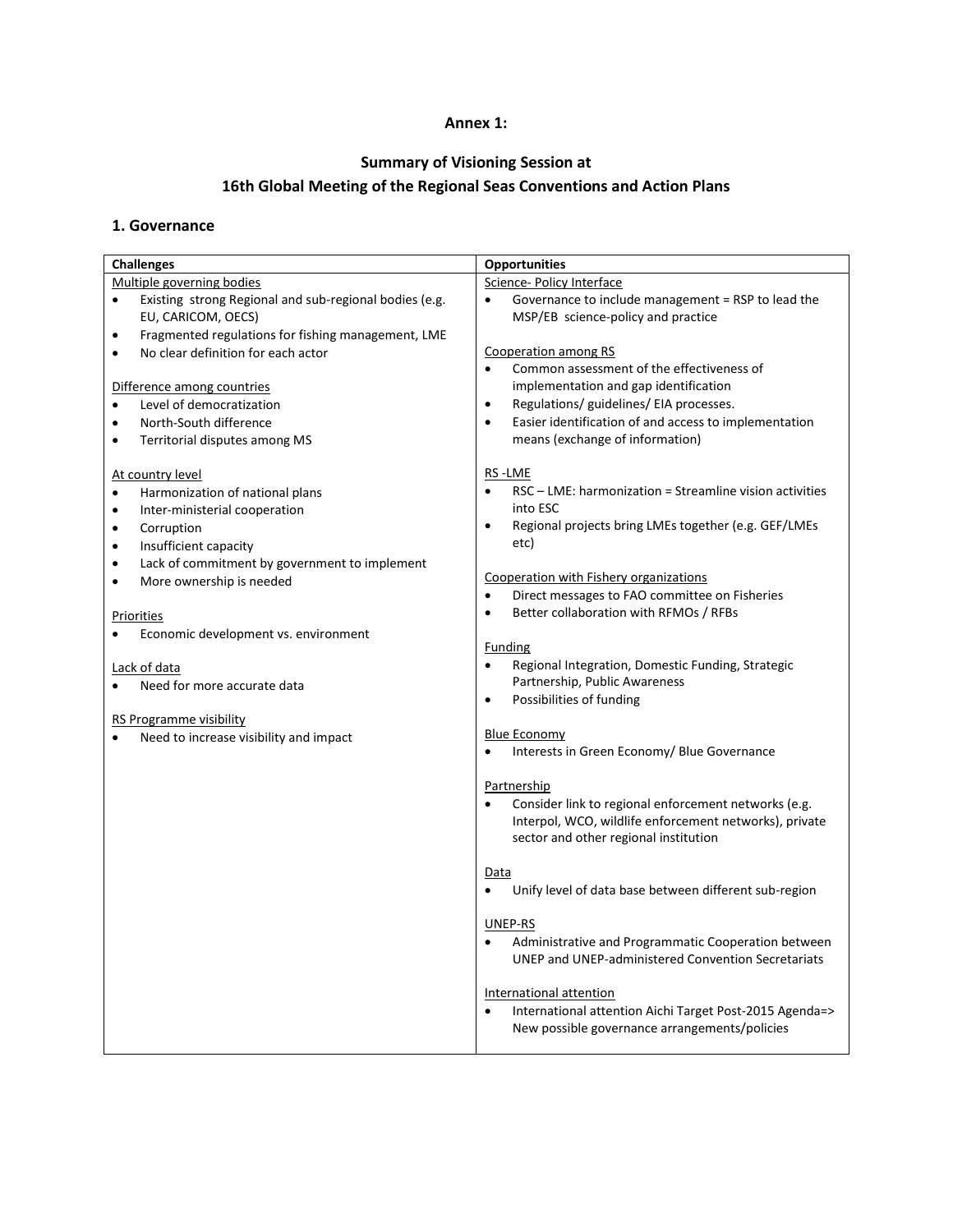### **2. Extractives**

| <b>Challenges</b>                                                                                                | <b>Opportunities</b>                                                                                                                   |  |
|------------------------------------------------------------------------------------------------------------------|----------------------------------------------------------------------------------------------------------------------------------------|--|
| Sector problems                                                                                                  | Marine Protected Area & Biodiversity                                                                                                   |  |
| Sector silos<br>$\bullet$                                                                                        | <b>MPA Extraction Controls</b><br>$\bullet$                                                                                            |  |
|                                                                                                                  | cooperation with global biodiversity MEA<br>$\bullet$                                                                                  |  |
| <b>Impact</b>                                                                                                    |                                                                                                                                        |  |
| Attention for extractive effects for coral reefs area<br>$\bullet$                                               | Provide guidelines                                                                                                                     |  |
| Sand mining/other minerals used for construction<br>$\bullet$                                                    | Best practices for various sectors<br>$\bullet$                                                                                        |  |
| (especially in SIDS)                                                                                             | Guideline threshold level for sustainable extraction<br>$\bullet$                                                                      |  |
| Pressure on fisheries + biodiversity<br>$\bullet$                                                                | SEAs for extractive (mineral extraction in ocean/Oil and<br>$\bullet$                                                                  |  |
|                                                                                                                  | gas/ Renewable energy)                                                                                                                 |  |
| <b>Technical progress</b>                                                                                        | For transboundary process across multisite project<br>$\bullet$                                                                        |  |
| Advancing for technologies for oil exploration<br>$\bullet$<br>possible risks in deep sea exploration<br>$\circ$ | <b>Risk Assessment</b><br>$\bullet$                                                                                                    |  |
| Livelihood diversification                                                                                       | <b>Economic Valuation (Blue Economy)</b>                                                                                               |  |
| $\bullet$                                                                                                        | Establish guideline to perform economic valuation<br>$\bullet$                                                                         |  |
| Livelihood diversification to reduce pressure on<br>extraction                                                   | Prepare and distribute reports on economic valuation to<br>$\bullet$                                                                   |  |
|                                                                                                                  | policy makers                                                                                                                          |  |
| <b>Feasibility of Economic Valuation</b>                                                                         | Ecosystem Approach                                                                                                                     |  |
| Economic valuation at regional level                                                                             | Ecosystem approach to management of human activities<br>$\bullet$                                                                      |  |
| or better to build local constructions<br>$\circ$                                                                | Ecosystem restoration<br>$\bullet$                                                                                                     |  |
|                                                                                                                  |                                                                                                                                        |  |
| <b>National level</b>                                                                                            | Capacity development                                                                                                                   |  |
| Fisheries + Environmental Ministries<br>$\bullet$                                                                | "extractives impacts on the marine and coastal MBE"                                                                                    |  |
|                                                                                                                  |                                                                                                                                        |  |
|                                                                                                                  | Tax                                                                                                                                    |  |
|                                                                                                                  | Green tax on extractives.                                                                                                              |  |
|                                                                                                                  |                                                                                                                                        |  |
|                                                                                                                  | Monitoring                                                                                                                             |  |
|                                                                                                                  | Develop pollution index to be applied at specific time<br>$\bullet$                                                                    |  |
|                                                                                                                  | interval and locations                                                                                                                 |  |
|                                                                                                                  | Work to convert illegitimate operators to legitimate<br>$\bullet$                                                                      |  |
|                                                                                                                  | operations with incentives                                                                                                             |  |
|                                                                                                                  |                                                                                                                                        |  |
|                                                                                                                  | Collaboration with extractive industries<br>Work with sector to influence the industry<br>$\bullet$                                    |  |
|                                                                                                                  | Improved economic activities through investments<br>$\bullet$                                                                          |  |
|                                                                                                                  |                                                                                                                                        |  |
|                                                                                                                  | Partnership                                                                                                                            |  |
|                                                                                                                  | Make better use of existing FAO instruments e.g. IPOA-                                                                                 |  |
|                                                                                                                  | SEAbirds, SHAAES IUU and FAO EXPERTISE                                                                                                 |  |
|                                                                                                                  | Improved participation from other sectors<br>$\bullet$                                                                                 |  |
|                                                                                                                  |                                                                                                                                        |  |
|                                                                                                                  | <b>Fisheries bodies</b>                                                                                                                |  |
|                                                                                                                  | Improvement in fisheries management<br>$\bullet$                                                                                       |  |
|                                                                                                                  | Strengthening relationship with RFMOs<br>$\bullet$                                                                                     |  |
|                                                                                                                  |                                                                                                                                        |  |
|                                                                                                                  | <b>Mapping</b>                                                                                                                         |  |
|                                                                                                                  | <b>MAPs of Marine resources</b><br>$\bullet$                                                                                           |  |
|                                                                                                                  |                                                                                                                                        |  |
|                                                                                                                  | <b>Protocols</b>                                                                                                                       |  |
|                                                                                                                  | SPAW protocol, Oil Spill + Offshore protocols<br>$\bullet$<br>Ability to respond to major pollution incidents / accidents<br>$\bullet$ |  |
|                                                                                                                  | (e.g. oil spills)                                                                                                                      |  |
|                                                                                                                  |                                                                                                                                        |  |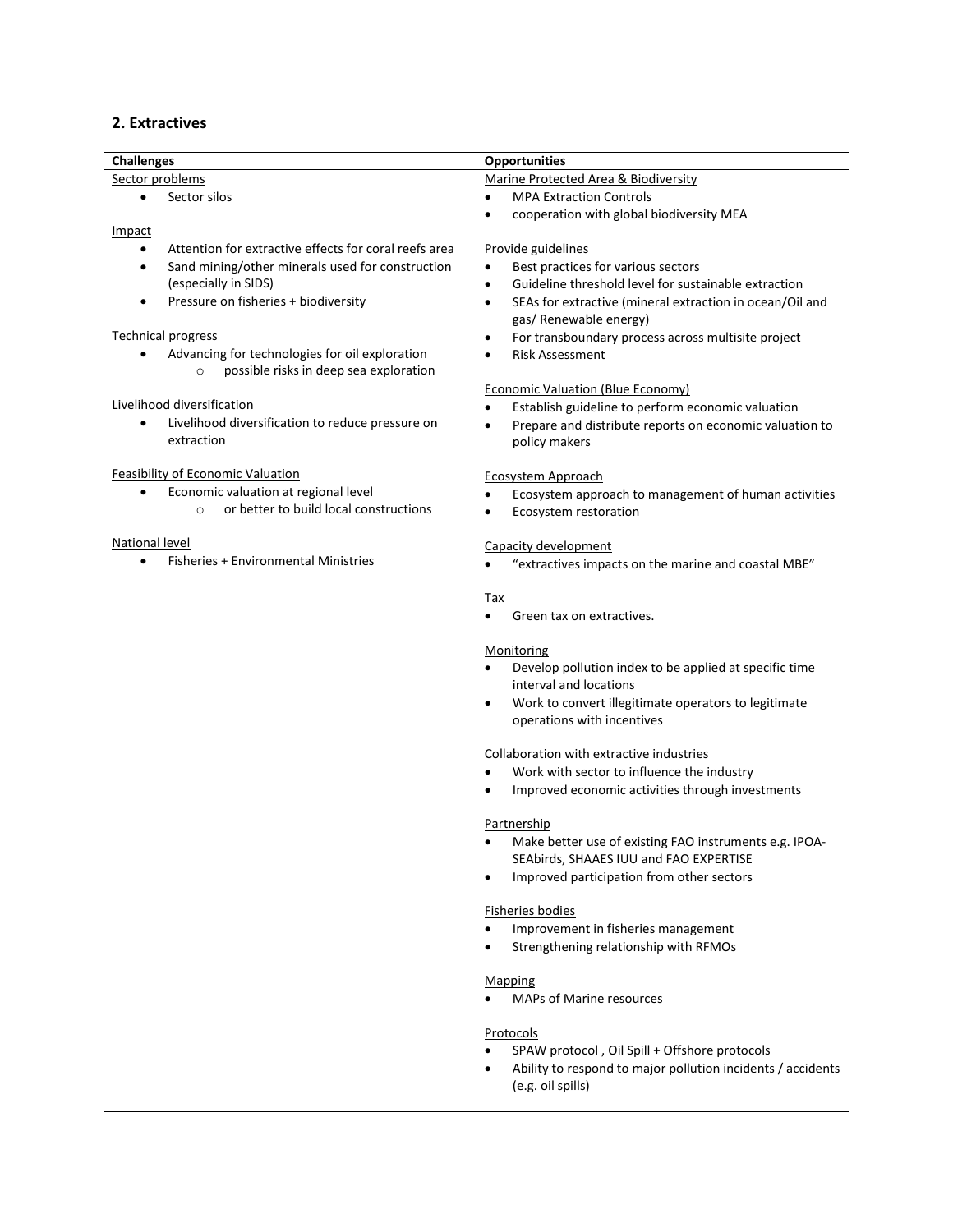### **3. Pollution**

| <b>Challenges</b>                                                           | <b>Opportunities</b>                                                 |  |
|-----------------------------------------------------------------------------|----------------------------------------------------------------------|--|
| Difficult pollutants                                                        | Ecosystem approaches                                                 |  |
| Airborne pollution<br>$\bullet$                                             | Ecosystem approach is an opportunity<br>$\bullet$                    |  |
| New pollutants : nano particles<br>٠                                        |                                                                      |  |
|                                                                             | <b>Existing RSP</b>                                                  |  |
| Role of UN                                                                  | Elaboration, Implementation + Monitoring of Regional                 |  |
| What is and what should be the role of the UN at the                        | <b>Action Plans</b>                                                  |  |
| regional level monitoring on marine pollution?                              | Deal better with transboundary issues<br>$\bullet$                   |  |
|                                                                             | Maintain the advantage that RSPs were pollution focused<br>$\bullet$ |  |
| Enforcement at country level                                                | agreements. (Status reports/ Scientific networks)                    |  |
| Do countries respect their environment?<br>$\bullet$                        | capacity building training<br>$\bullet$                              |  |
| Inter-ministerial barriers<br>$\bullet$                                     |                                                                      |  |
| Enforcement is difficult on the seas, so vessel-based<br>٠                  | Consumption                                                          |  |
| discharges and marine debris can occur un-restrained                        | Protection of SCP initiatives<br>$\bullet$                           |  |
|                                                                             | Use behaviour change experts to help win the hearts and<br>$\bullet$ |  |
| <b>Threshold</b>                                                            | minds of societies                                                   |  |
| Know when to Move on: "Problem solved"                                      |                                                                      |  |
|                                                                             | <b>Regional monitoring</b>                                           |  |
| Market system                                                               | Establish sustainable joint regional monitoring program<br>$\bullet$ |  |
| Global Market System: imposing high-consumption +                           | for pollution and apply indicators                                   |  |
| high waste societies.                                                       | Publish summary study of marine environment with GEO<br>$\bullet$    |  |
| Economic interests and inadequate technological                             | format and indicators + scenarios to indicate trends in              |  |
| $\bullet$<br>development contribute to increased pollutions                 | pollution and mitigation measures to be taken                        |  |
|                                                                             |                                                                      |  |
|                                                                             | Standards                                                            |  |
| Monitoring<br>Each country has its own monitoring programs and<br>$\bullet$ | Environmental Standards for extractive activities<br>$\bullet$       |  |
| standards                                                                   |                                                                      |  |
| Need reliable data and information<br>$\bullet$                             | water quality standards<br>$\bullet$                                 |  |
|                                                                             | Link land-based and sea-based pollution from the start<br>$\bullet$  |  |
| Data accessibility (countries, industries)<br>$\bullet$                     | Partnership                                                          |  |
|                                                                             |                                                                      |  |
| Need for innovation                                                         | Bringing the message to other UN agencies<br>$\bullet$               |  |
| Needs to establish innovative system                                        | Catalyse support from/ through UNEP<br>$\bullet$                     |  |
| (water quality/ invasive species/ oil spills etc)                           | Work closely with chemical MEA's<br>$\bullet$                        |  |
|                                                                             |                                                                      |  |
| Finance                                                                     | <b>Financial incentives</b>                                          |  |
| Financial + human resources                                                 | commercializing waste treatment to recycle waste into<br>$\bullet$   |  |
| A financial mechanism to implement protocols                                | products for re-sale                                                 |  |
|                                                                             | the connection between pollution - health and the<br>$\bullet$       |  |
|                                                                             | tourism sector                                                       |  |
|                                                                             |                                                                      |  |
|                                                                             | Partnership                                                          |  |
|                                                                             | Cooperation with Stockholm convention<br>$\bullet$                   |  |
|                                                                             | GEF on-going support<br>$\bullet$                                    |  |
|                                                                             | Coordination between countries and between regions                   |  |
|                                                                             |                                                                      |  |
|                                                                             | SIDs                                                                 |  |
|                                                                             | Renewed interests in SIDS (after Samoa)<br>$\bullet$                 |  |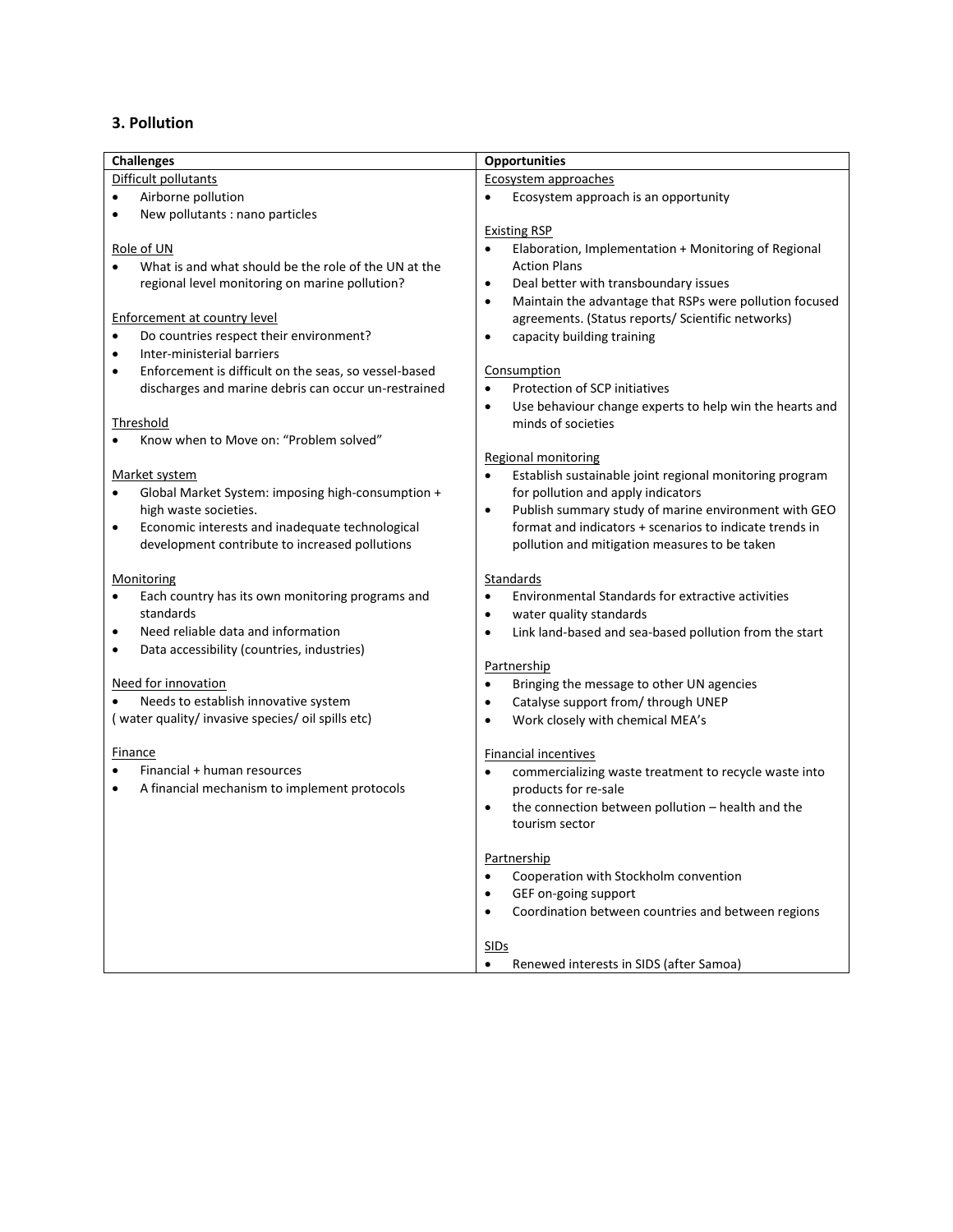## **4. Climate change**

| <b>Challenges</b>                                                                                                                                                                                                                                                                                                                                                                         | <b>Opportunities</b>                                                                                                                                                                                                                                                                                                                                                                      |  |
|-------------------------------------------------------------------------------------------------------------------------------------------------------------------------------------------------------------------------------------------------------------------------------------------------------------------------------------------------------------------------------------------|-------------------------------------------------------------------------------------------------------------------------------------------------------------------------------------------------------------------------------------------------------------------------------------------------------------------------------------------------------------------------------------------|--|
| Finance<br>countries prioritize coasts<br>$\bullet$<br>Climate change mitigation is expensive and does not get<br>votes<br>Communicating with policy makers                                                                                                                                                                                                                               | <b>Ecosystem-Based Adaptation</b><br>Give more emphasis on Ecosystem based adaptation to<br>$\bullet$<br>climate change<br>Carbon capture and storage<br>$\bullet$<br>Mechanism for valuing better managed coasts<br>$\bullet$<br>Better definition of adaptive governance for resilience.<br>$\bullet$                                                                                   |  |
| Raise the issue of impact of Climate change on marine<br>ecosystem and fishery, to policy makers<br>Adaptation by engineers dominates responses of<br>$\bullet$<br>governments<br>How to shape our messaging to reach and change our<br>$\bullet$<br>audience more effectively?<br>Ocean acidification not necessarily caused by region (i.e.<br>Caribbean)<br>Barriers at national level | Common approach<br>Common approach to adaptation. Areas based tools to<br>$\bullet$<br>increase resilience<br>encourage more studies<br>$\bullet$<br>Perform vulnerability studies on the impact of climate<br>$\bullet$<br>change using unified approach<br>Special program on coastal erosion<br>$\bullet$<br>Mandate to develop framework to climate change<br>$\bullet$<br>adaptation |  |
| Inter-ministerial barriers<br>Capacity<br>Low capacity in SIDS to respond smartly                                                                                                                                                                                                                                                                                                         | Evaluation<br>Identification of vulnerable areas to ocean acidification                                                                                                                                                                                                                                                                                                                   |  |
| Alternative livelihood<br>Provide alternative livelihood<br>Lack of knowledge<br>Lack of knowledge in the ocean                                                                                                                                                                                                                                                                           | Partnership<br>Connecting/Finding common ground with other DRR groups<br>$\bullet$<br>Collaborate more effectively with other agencies on common<br>$\bullet$<br>messaging<br>Approach the different platform<br>$\bullet$                                                                                                                                                                |  |
| RS mandate<br>How we define regional seas mandate with the whole<br>climate change agenda                                                                                                                                                                                                                                                                                                 | Global interest in climate change issues<br>$\bullet$<br>Local knowledge<br>Benefiting from knowledge of local communities                                                                                                                                                                                                                                                                |  |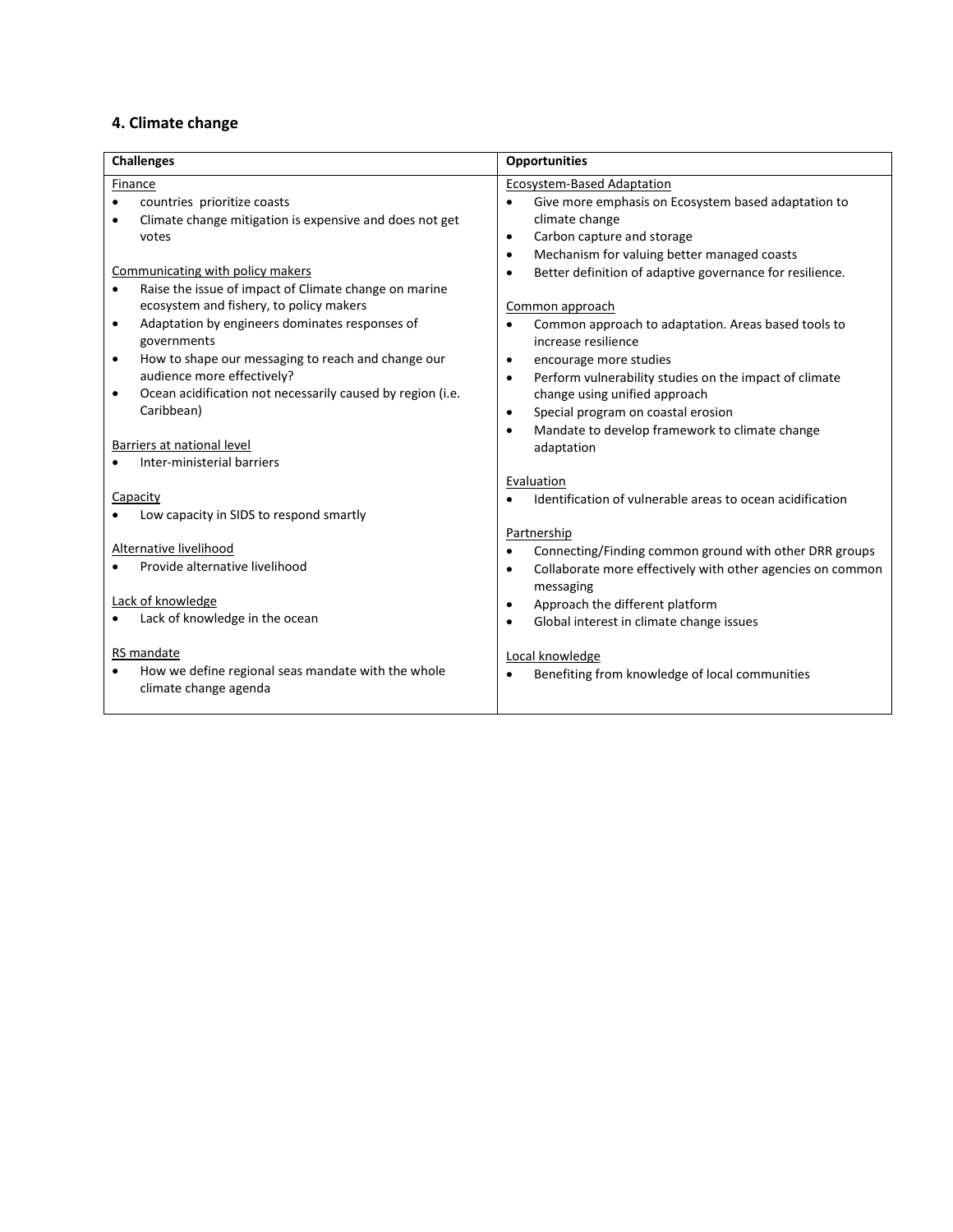## **Annex 2: Necessary Action for Ecosystem Approach to Regional Seas**

| <b>Step</b>                                                                                                                                 | Action by regional seas programme                                                                                                                                                                                                             | <b>Action by UNEP</b>                                                                                                                                                                                                                                                                                     |
|---------------------------------------------------------------------------------------------------------------------------------------------|-----------------------------------------------------------------------------------------------------------------------------------------------------------------------------------------------------------------------------------------------|-----------------------------------------------------------------------------------------------------------------------------------------------------------------------------------------------------------------------------------------------------------------------------------------------------------|
| Geographic definition of marine<br>ecosystems in the regional seas<br>programme                                                             | Define the geographic coverage of marine<br>ecosystem assessments.                                                                                                                                                                            | Provide information on marine ecosystems.                                                                                                                                                                                                                                                                 |
| Assessment of regional seas ecosystems,<br>especially their quality, functions,<br>ecosystem services and threats                           | Identify and agree on a set of indicators for<br>assessment consistent with the Regular Process<br>and TWAP; and<br>Identify sources of information and data for each<br>indicator.                                                           | Develop a global set of indicators from which the<br>regional seas programmes can select for their own use.                                                                                                                                                                                               |
| Establishment of a system of monitoring<br>of the change in the ecosystem quality<br>and function based on the measurement<br>of indicators | Develop an indicator monitoring programme in<br>conformity with the national or existing<br>programmes.                                                                                                                                       | Develop a prototype monitoring programme for the<br>global indicators.                                                                                                                                                                                                                                    |
| Agreement by littoral countries on a set<br>of ecosystem objectives and targets                                                             | Develop and agree on ecosystem objectives and<br>targets to be compliant with the UN Sustainable<br>Development Goals.                                                                                                                        | Support the regional seas programmes in formulating<br>objectives and targets.                                                                                                                                                                                                                            |
| Revision or re-establishment of the<br>regional seas action plans                                                                           | Revise or redevelop regional seas action plans to<br>achieve the ecosystem objectives and targets;<br>and apply the global guidelines and guidance to<br>formulate and implement necessary actions,<br>particularly demonstration activities. | Develop guidelines and guidance documents to support<br>the regional seas programmes in developing necessary<br>action to achieve the objectives and targets; and<br>Organise an expert group to help develop the guidelines<br>and guidance; and compile and share lessons learnt and<br>good practices. |
| Implementation and monitoring of the<br>revised regional seas action plans                                                                  | Monitor the implementation of the action plan<br>and ecosystem objectives and targets                                                                                                                                                         | Globally compile regional information to produce a<br>global marine ecosystem outlook                                                                                                                                                                                                                     |